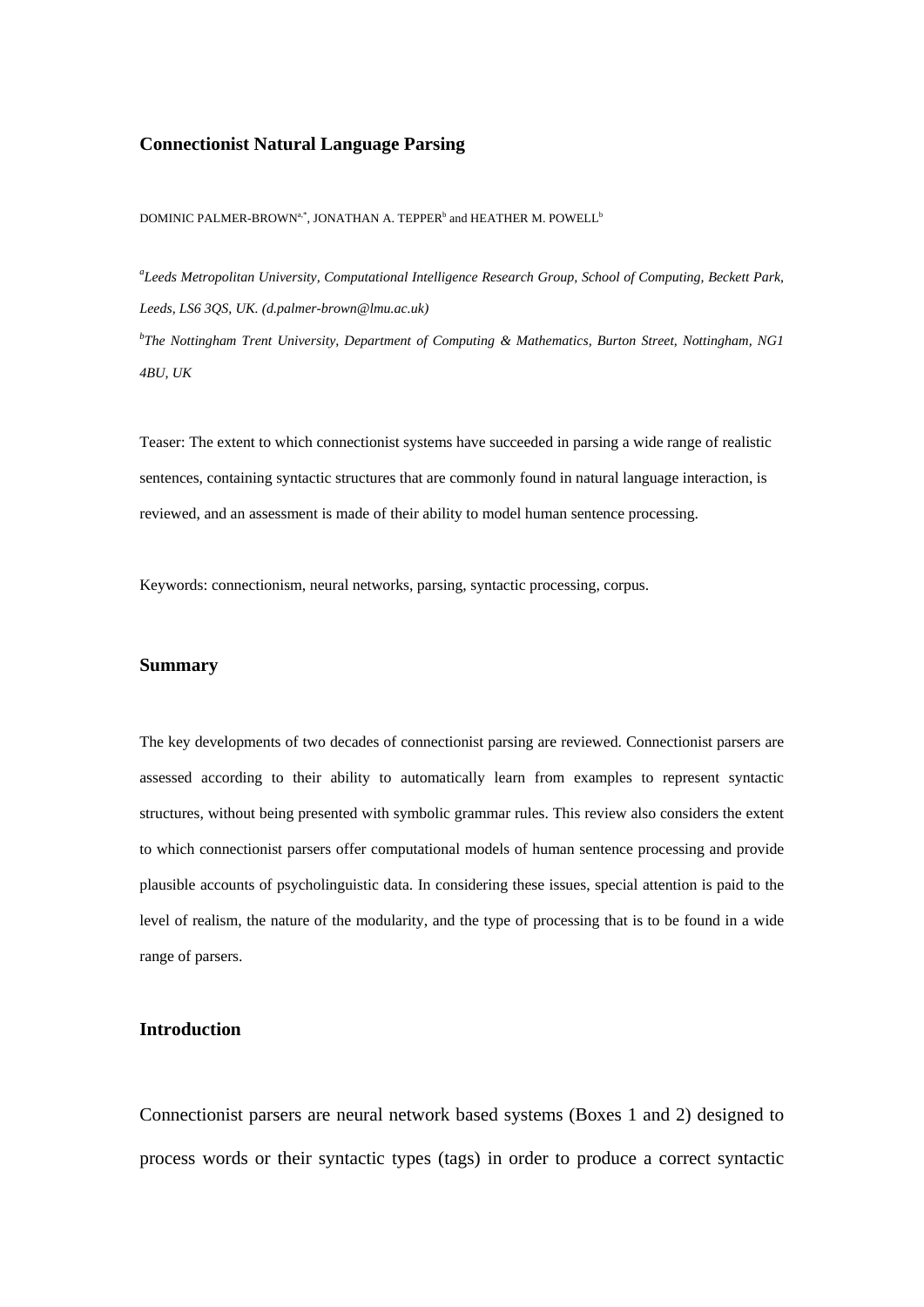interpretation, or parse, of complete sentences. Parsers vary greatly in the way in which they tackle syntactic processing, and this is reflected in their modularity (or non-modularity) and in whether they combine neural networks with conventional symbolic processing to provide a hybrid solution, or adopt a purely connectionist approach.

Modularity and hybridity are reviewed as key attributes of connectionist parsers concerned with how the parsing problem is decomposed into (usually simpler) modules to form a parsing system, consisting of one or more connectionist modules and zero or more non-connectionist (e.g. symbolic) modules. The level of realism of parsers is assessed, by which we mean the ability of connectionist parsing systems to capture naturally occurring linguistic structures, behaviours and processing limitations. We discuss the extent to which parsers are able to capture the syntactic constraints and structures that naturally occur in language, as opposed to being limited to artificial grammars that restrict them to processing very small sub-domains of the language.

# **Modularity and Hybridity**

Psycholinguistic and fMRI-based evidence suggests that there is a significant component of purely syntactic processing of language that precedes and is independent of semantic processing [1]. This evidence can be taken as support for a syntactic module in a Fodorian sense [2], in that it is consistent with information encapsulation and spatial separation of processes. However, there is little consensus in terms of the details of how the syntactic module and its processing might be decomposed into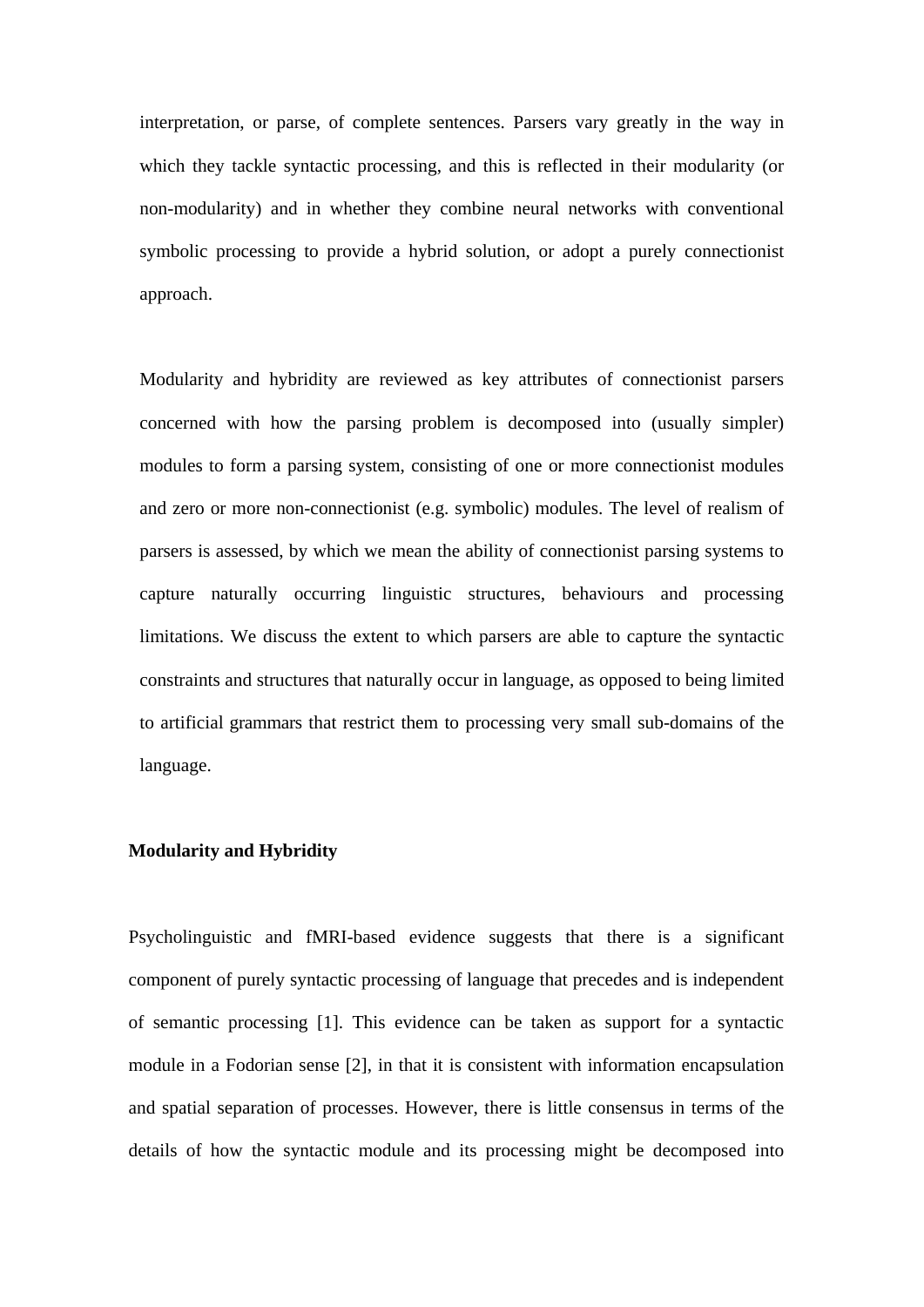separate modules performing distinct tasks. Within the connectionist research programme, many versions of modular architecture have been proposed, and since the neurocognitive evidence is as yet unclear, connectionists are free to explore the computational plausibility of different architectures. When a proposed architecture shows humanlike performance on some aspect of syntax, it may be claimed as evidence of cognitive plausibility, but thus far no systems have been extended to a truly convincing range of language structures. What is clear, however, is that modular and hybrid parsers trained on corpora continue to make significant progress. Indeed, for large scale parsing, whilst there is little support for the eliminative connectionist viewpoint, which claims that purely connectionist systems are in principle capable of cognitive functions including language processing, there is some support for those such as Pinker and Marcus [3] who point out that essentially symbolic processing devices such as registers need to be combined with neural networks in systems such as parsers.

# Singular architectures

A common, singular (non-modular) localist (see Boxes 1 and 2) approach has been to explicitly represent the syntactic structure (or parse tree) of a sentence by patterns of activation between layers of units. The units represent symbols or concepts drawn from either symbolic grammar rules [4,5,6,7], word senses, syntactic roles or semantic roles [8,9,10]. Many distributed parsing models employing a single neural network have also been developed, using either an FF-MLP network [11,12], an SRN [13,14] or a fully recurrent network [15]. To process linguistic input, which is sequential by nature, FF-MLPs (Box 1) typically require a temporal (or sliding) input window of sufficient width, i.e. with a sufficient number of input units, to process the largest grouping of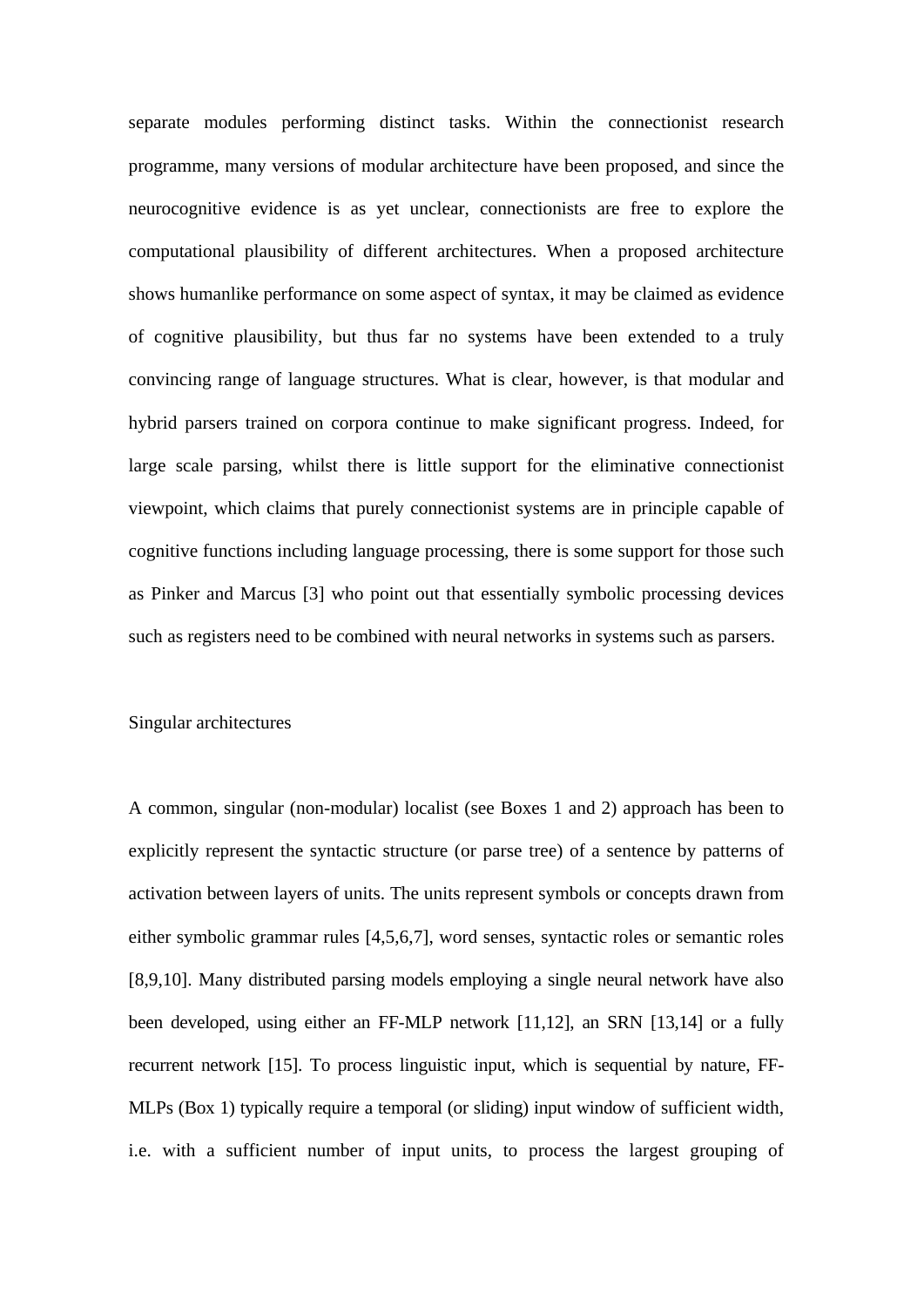constituent symbols that could signify a parser action. This approach is inefficient as the window width is defined by the worst (longest) case, and for all other cases there is redundancy involved in processing the entire window. These limitations were reflected in early distributed connectionist parsers with temporal input windows [11,12].

The Simple Recurrent Network (SRN)

SRN-based architectures (Box 1) belong to the class of recurrent neural networks (RNNs) that implement temporal processing with feedback connections which allow them to establish temporal relationships across sequential input items. SRNs are computationally more powerful than FF-MLP networks for automatically inducing grammatical constraints and structure through supervised learning [13,14,16]. For example, SRNs (and RNNs generally) are able to learn regular languages by forming a continuously-valued representation of a corresponding discrete finite-state machine (FSM) when trained to predict the next symbol (eg. word) within a sequence (e.g. sentence) [13, 17]. However, it is generally accepted that natural languages are not strictly regular languages but actually lie between the classes of context-free and context-sensitive languages [18]. This would suggest that additional *external* apparatus, such as symbolic or neural stacks or registers, are required to extend SRNs to non-regular languages that support embedded and contextsensitive structures. Some have indeed used SRNs with external stacks for language parsing [19-24], whilst others have used alternative RNNs with external stack memories [25].

Rather than introducing additional apparatus to process natural language, a number of researchers have focused their attention on using dynamical systems theory [26] to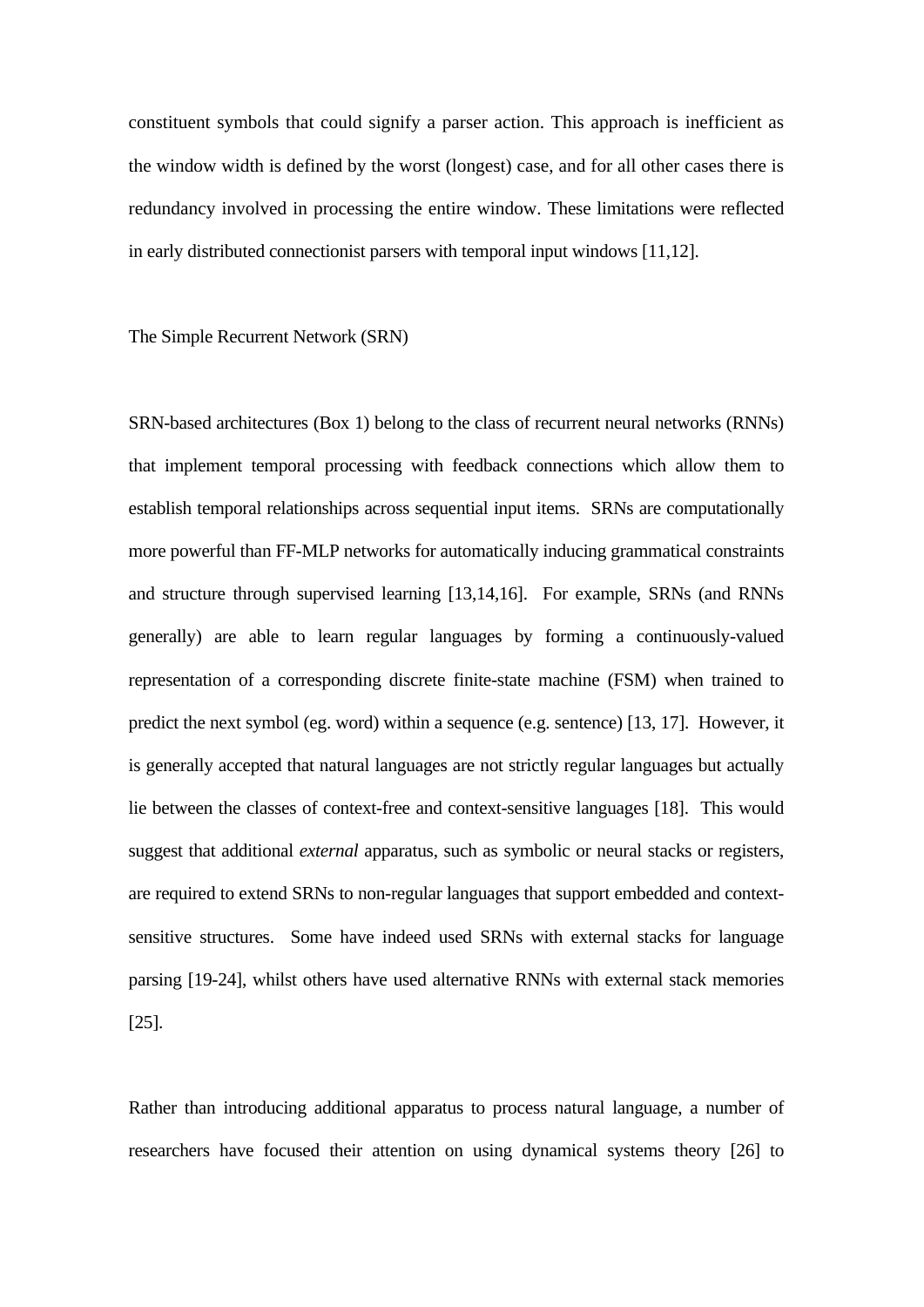understand and interpret the representations formed and dynamic behaviours (transitions made between hidden states) exhibited by RNNs when they are expected to process irregular languages. Such studies have shown that SRNs learn simple counting functions to process deterministic context-free languages [27]. More recently it has been shown that SRNs are able to generalise to a subset of context-sensitive languages beyond the training data [28], however performance degrades rapidly with respect to the length of the input. Although these studies also show that the behaviour of SRNs is unstable with respect to complexities associated with irregular languages, SRNs *are* able to generalise to structures considered beyond the computational power of an FSM and the memory limitations exhibited have been shown to be comparable to human memory limitations during sentence processing.

# **Modules**

The first modular distributed parsers appeared in the early 1990's and typically consisted of combinations of FF-MLP, SRN and RAAM architectures. The motivation to decompose the parsing task into sub-modules is often a) to simplify the network's learning task, and to reduce training set size and complexity; and/or b) to evaluate the computational and cognitive plausibility of a given composition of modules. The wide range of modules that has been tried reflects the respective strengths and weaknesses of FF-MLPs, SRNs, and RAAMs. FF-MLPs are general purpose pattern recognisers and function approximators, and therefore it is unsurprising that they have been used to compress [20], transform [29] and compare patterns representing words, phrases, clauses, and semantic and syntactic roles [30]. SRN's, by virtue of sequential input and feedback to context nodes, are more suited than FF-MLPs to recognising a sequence or identifying an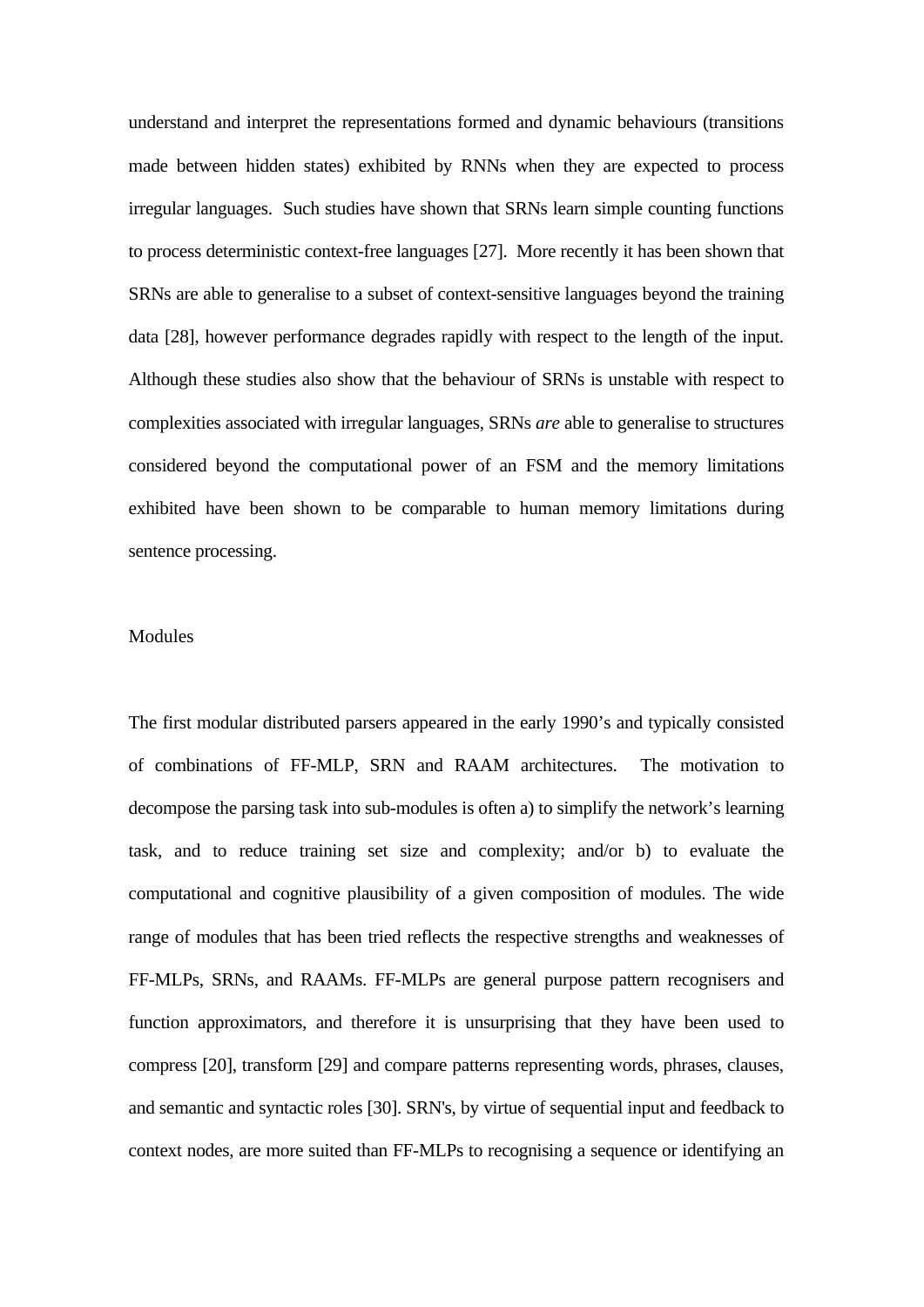action based on a sequence, where the sequence is presented incrementally through time. Thus, SRNs lend themselves naturally to segmenting sentences into case-roles [31,21] and phrases [30,32], to signifying shift-reduce actions [22], and to recognising phrases through time [23,24,30]. RAAMs, because of their autoassociative coding and decoding properites, have been used to encode (storing them in a compressed form) and decode symbolic parse trees and phrases [34,21,23,35]. Neural networks developments in the form of FF-MLPs, SRNs and RAAMs, and the learning processes they use have strongly influenced the modular decomposition of connectionist parsing.

### Hybridity

Only pure connectionist parsers such as those of [34,21,36] attempt every aspect of the parse with neural networks and perform no symbol manipulation other than to interpret system outputs. When symbolic modules or processes are included, the result is a hybrid connectionist parser. In hybrid parsers the symbolic modules have commonly been assigned to tasks such as: i) short-term storage to hold intermediate parse states, current input states and full sentential parses (stacks and buffers); ii) long-term storage to hold structured knowledge about language, such as grammar rules, semantic networks, and tree structures; iii) symbol manipulation and communication to control the parsing process and coordinate interactions between (connectionist) modules. Pure connectionist parsers have attempted to avoid using symbolic modules by implementing connectionist architectures to act as stack memories and associative memories.

# **Realism**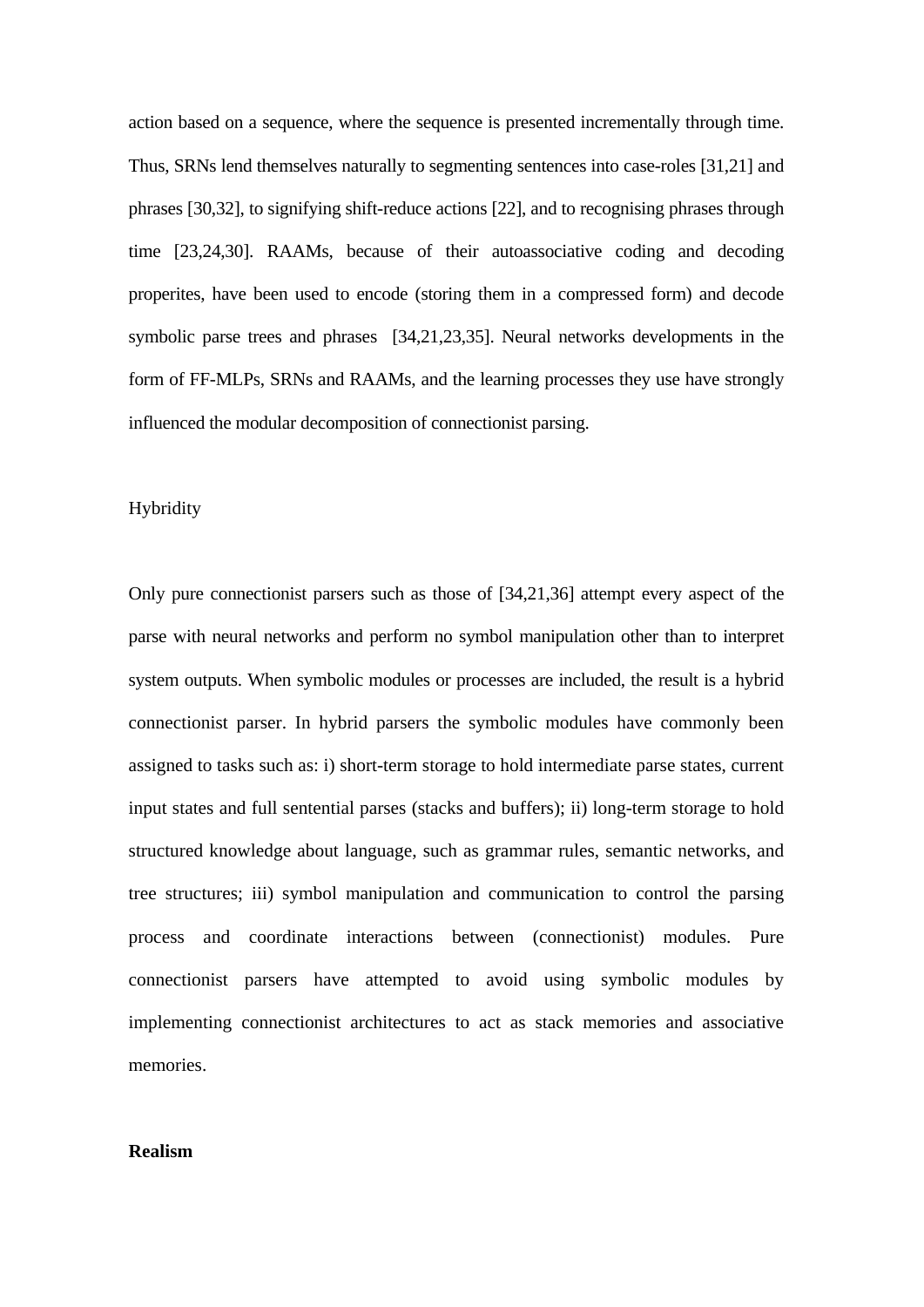Converging Paths of Psycholinguistic Studies and Connectionist Parsing

A dominant theory of Human Sentence Processing (HSP) is a modular two-stage model [37] in which an independent processor provides an initial syntactic structure using only syntactic information. A second processing phase allows semantic and discourse information to be used to enable the parser to revise the initial structure. Lexical and syntactic processing are considered to be separate since it is hypothesised that lexical representations are retrieved whereas syntactic representations are constructed [38]. However, there is an increasing body of research that rejects this view and argues that HSP is a multiple constraint-satisfaction process that allows syntactic, semantic and discourse information to simultaneously interact (to varying degrees) during on-line processing [39,40,41]. The psycholinguistic evidence suggests that syntactic structure is projected from a mental lexicon enriched with word representations containing syntactic, semantic, and discourse information together with the frequency and probabilistic relationships that hold amongst them. Syntactically ambiguous sentences are commonplace. In the sentence, *Gill saw the man with the telescope*, we don't know whether the man or Gill has the telescope, and the two possiblities are syntactically distinct, suggesting the need for semantic intervention in the parsing process. Furthermore, psychologists have for decades accumulated evidence for the emergence of tentative interpretations of sentences occurring prior to a definitive parse [42].

Connectionist models can be employed as the processing mechanisms to develop and evaluate constraint-satisfaction theories [39,43] and there is some evidence that connectionist research into syntactic processing is beginning to converge with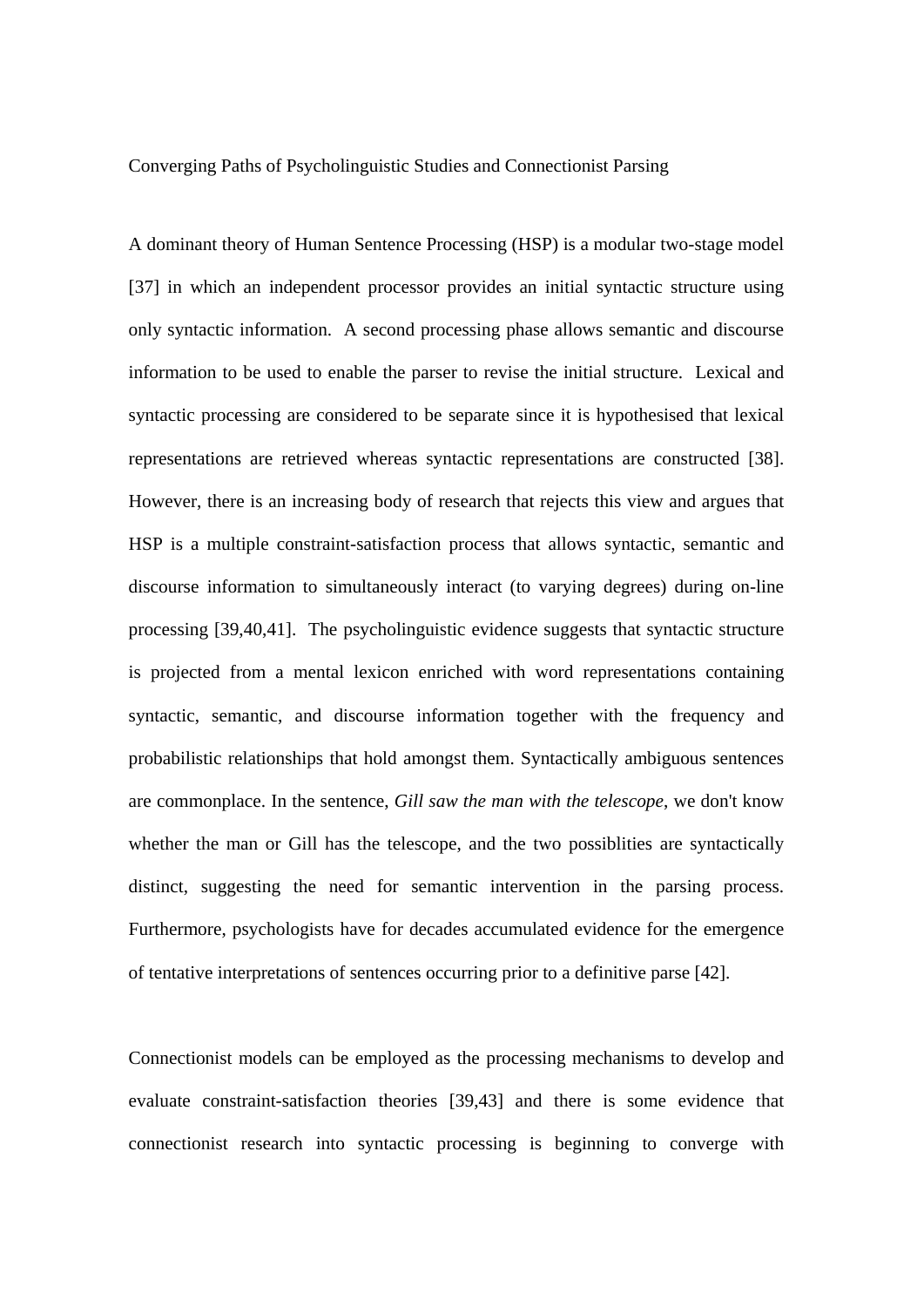psycholinguistic theories. Early localist parsing models were able to provide some account of human syntactic and semantic attachment preferences, whereby alternative interpretations remain active until they become incompatible with the rest of the sentence [8,9,10]. However, these techniques were based on a limited set of grammar rules. Stevenson's CAPERS model [44] extended localist parsing techniques further using a symbolic module, based on the principles defined in Chomsky's Government and binding (GB) Theory [45]; activation representing grammatical constraints is communicated between neighbouring units within a localist network that settles to a steady state of activations explicitly representing a parse tree. Stevenson demonstrated that CAPERS is able to establish long-distance dependencies between constituents without specially designed heuristics and addresses some of the psycholinguistic data reported by Stowe [46] and Nicol [47]. More recently, Stevenson and Merlo have used CAPERS to show that differences between unergative verbs (e.g. *the horse raced past the barn fell*) and unaccusative verbs (e.g. *the butter melted in the pan was brown*) at the lexical level significantly influence processing difficulty of sentences with ambiguities.

Although perhaps not directly motivated by the constraint-based theories per se, Hadley et al's [48] localist model supports the interaction of syntactic and semantic information. They proposed a self-organising, Hebbian-inspired, competitive network that was able to predict the coarse semantic features of the next word within a sentence for a small language domain. It was also able to predict syntactically key words, such as prepositions and relative pronouns. The model is significant since it generalised to structures of a complexity beyond that found in the training data and demonstrated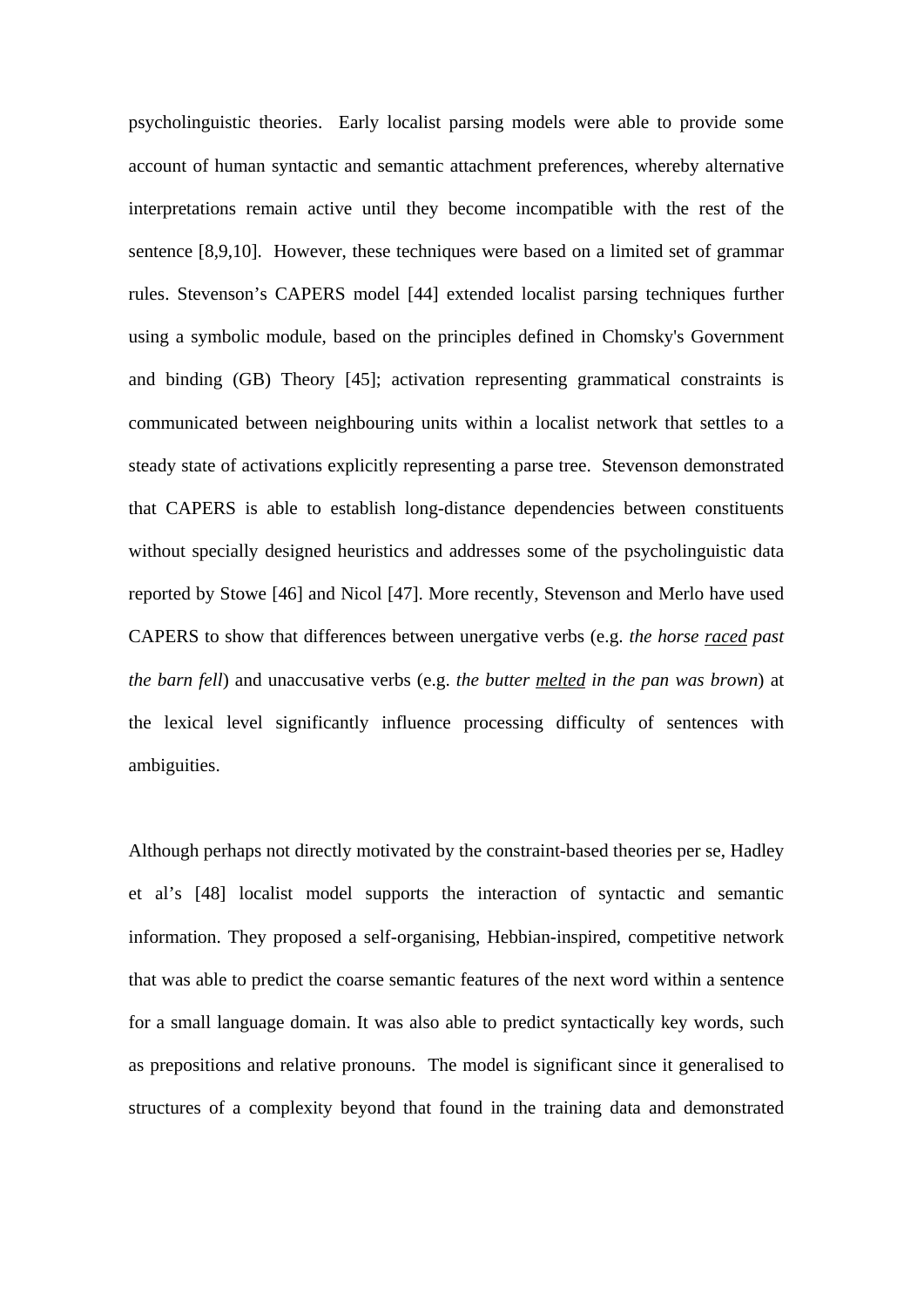strong syntactic systematicity in that it was able to recognise noun phrases in new (untrained) syntactic positions.

Connectionists have also exploited the advantages of distributed representations. St John and McClelland [49] presented a modular connectionist account of the multiple constraint-based model using two MLP-based networks. The model assigns thematic roles (e.g. agent and action) to predetermined syntactic phrases (constituents) of simple single-clause sentences based on syntactic and semantic constraints. It builds a single distributed representation of the sentence, called the *sentence gestalt*, which is adjusted as each constituent is processed. Given a word from a sentence it is able to reproduce the thematic role assigned to that word. Although evaluated using a very limited language, it was able to anticipate future constituents, and also learnt semantic regularities about the age of agents to predict appropriate objects. The main limitation of this approach is the inefficient localist representation used on input/output layers which provide little promise of scaling-up to work on realistic language sources.

Pearlmutter et al [50] proposed an FF-MLP-based model directly inspired by the constraint-based framework presented by MacDonald et al [40,43]. The localist input representation for nouns contained information such as subject animacy, voice and presence of a direct object. Verb representations contained information such as a unique indentifier for the verb and a set of simple semantic features. Given this input on the input layer the FF-MLP was expected to produce the appropriate verb argument structure on the output layer. After being trained on a set of 60 unambiguous verbs and associated argument structures extracted from the Wall Street Journal corpus, the FF-MLP was tested on a modified training set. The training set was made ambiguous by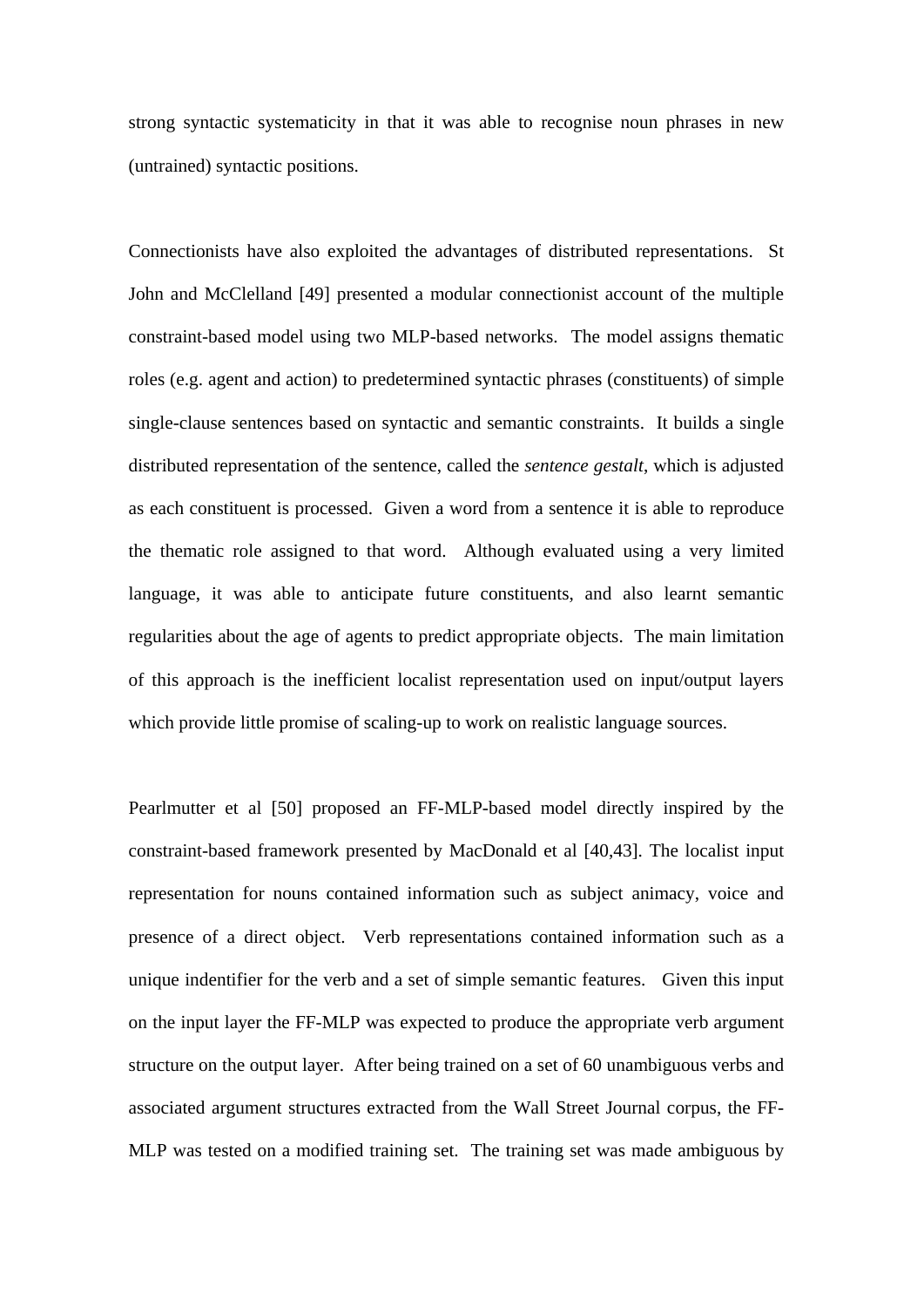removing the influence of voice and direct object inputs. The resulting behaviour of the system provided strong support for constraint-based theories. Pearlmutter et al reported that the frequency of argument structures found within the corpus directly influenced the processing of verb ambiguities.

### Realism Beyond Context-free Grammar

Modular connectionist parsers that do not rely on a connectionist module such as RAAM to encode explicit structure have been able to capture realistic natural language structures from natural language corpora annotated with syntactic information. These parsers, for example those of Wermter and Weber [31], Lane and Henderson [19], and Tepper, Powell and Palmer-Brown [32,33] induce implicit grammars (that need never be expressed in the form of symbolic rules) via learning the underlying linguistic constraints contained in the annotations of corpus texts. To achieve this, connectionists have focused on using SRNs to perform tasks such as phrase boundary identification [31,32,33] and recognition of constituent dependencies [19], and on FF-MLPs to perform tasks such as phrase structure classification [32,33]. In these hybrid models, the symbols representing syntactic structure are represented by patterns which are processed and recognised by connectionist modules.

Embedding and Cross-Serial Dependencies

SRNs can process cross-serial dependencies (in which the correct interpretation of the syntactic role of a word or phrase is dependent on that of another word or phrase separated from it by a number of words) when there are local dependencies between all the intervening words [13], and SRNs can also carry information over embeddings without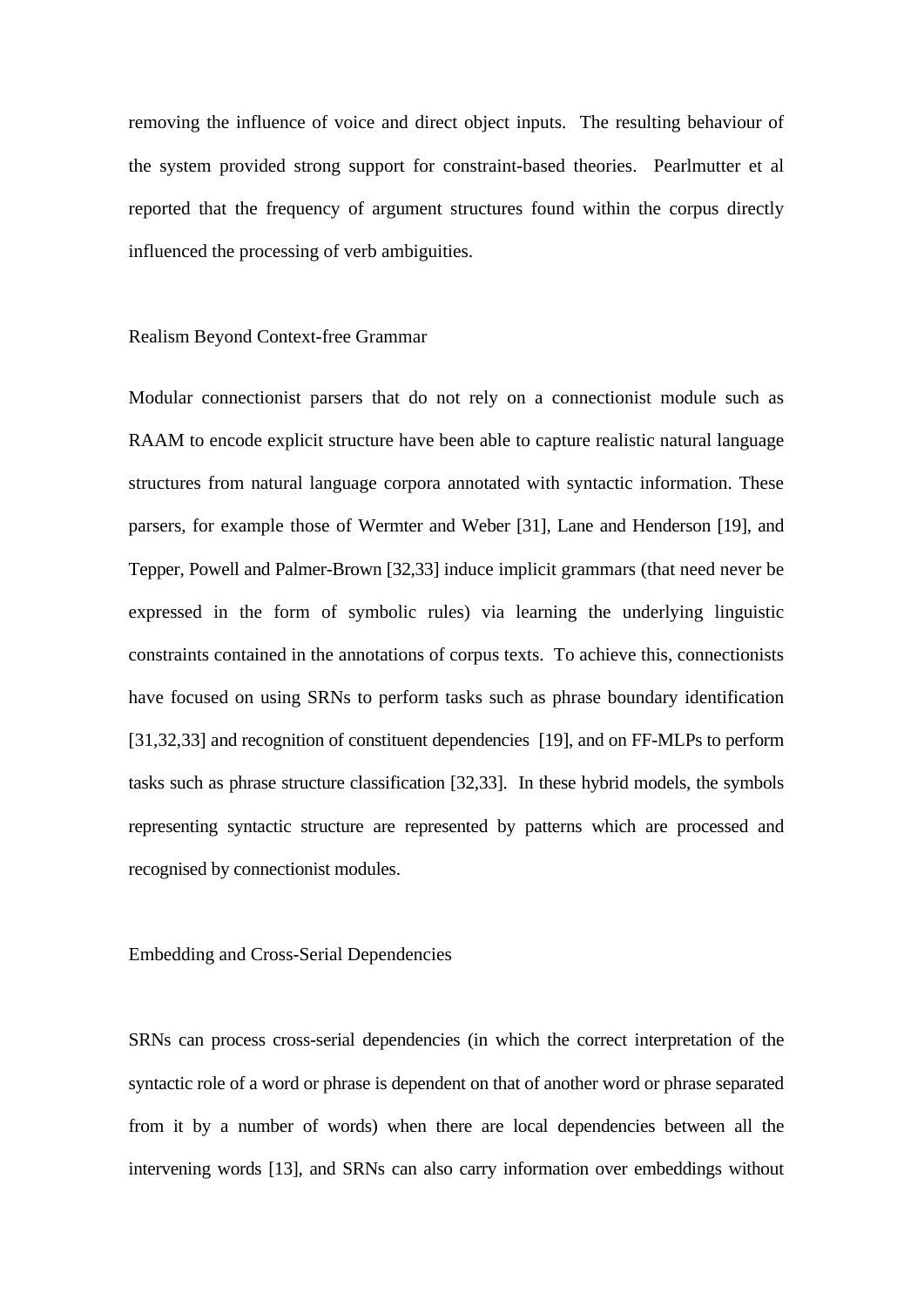local dependencies if the number of intervening words was small [14]. In addition, Christiansen and Chater [51] have demonstrated that an SRN is able to process centreembedding and cross serial dependencies (albeit based on simple context-free grammars) in a manner analogous to the human performance found in psycholinguistic data, in which the ability to process embeddings and serial dependencies is limited. Miikkulainen, whose parser, CLAUSES [31], used a combination of four SRNs, found it easier to process tail recursion (e.g *The woman blamed the man, who hit the girl, who blamed the boy*) than relative clauses located in the middle of a sentence (e.g. *The woman, who the boy, who the girl blamed hit, blamed the man*) because the latter case requires longer sequences thus taxing the memory capacity further. The memory degradation in SRNs is due to previous input information degrading and ultimately being lost as more input is recursively encoded; and this type of degradation also applies to RAAMs [52], although the level of embedding a RAAM is capable of encoding can be reliably determined [53].

# **Conclusion**

Connectionism is sometimes characterised as a unified approach to computation and cognition, with obvious strengths, such as the ability to acquire new information, and obvious weaknesses, such as limited recursive capabilities, and lack of systematicity. However, a review of connectionist parsing demonstrates that there are several related approaches, ranging from modular systems that mix symbolic processing with neural network processing, to systems that consist entirely of one or more neural networks and that learn to process syntax entirely from examples. Connectionist parsing is still negotiating its relationship with the world of symbols, but the current evidence supports a hybrid approach. The continued improvement in performance of connectionist parsers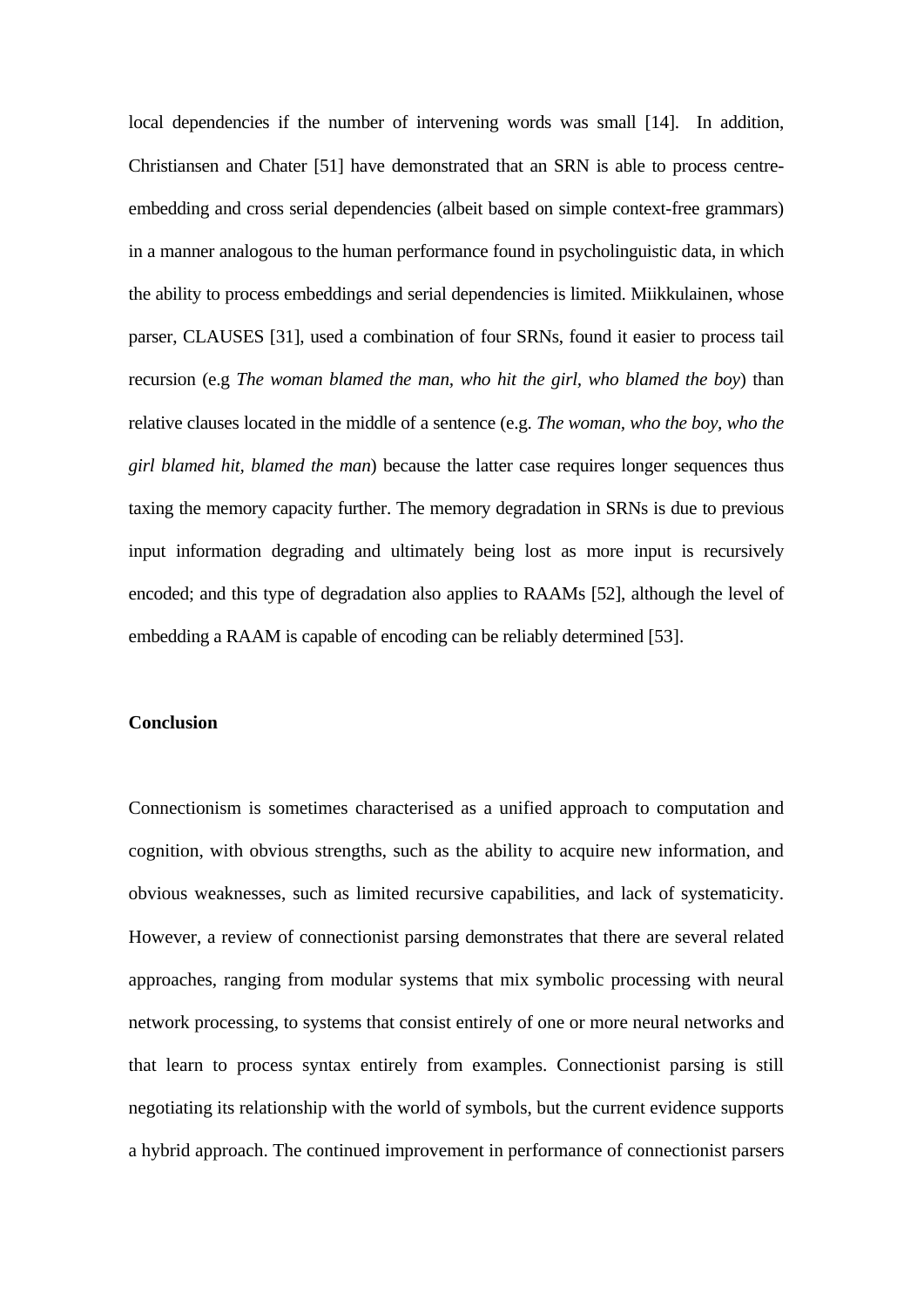seems likely to be dependent on the discovery or development of more powerful neural

network learning processes and architectures, that can effectively assimilate the vast

quantity of complex information associated with human language processing ability.

#### **References**

- 1 Friederici, A. D. (2002) Towards a neural basis of auditory sentence processing. *Trend. Cogn. Sci.* 6(2), 78-84, February 2002.
- 2 Fodor J. A. (1983) *Modularity of Mind*, Cambridge, MA: MIT Press.
- 3 Marcus, G. (2001) *The Algebraic Mind: Integrating Conectionism and Cognitive Science*, MIT Press.
- 4 Selman, B. and Hirst, G. (1985) A rule-based connectionist parsing system. In *Proceedings of 7th Annual Conference of the Cognitive Science*,pp. 212-221.
- 5 Fanty, M. A. (1986) Context-free parsing with connectionist networks. In *Proceedings of AIP Conference on Neural Networks for Computers*, pp. 140-145.
- 6 Howells, T. (1988) VITAL: A connectionist parser. *Proceedings of the 10th Annual Conference of Cognitive Science Society*, pp. 18-25.
- 7 Santos, E. (1989) A massively parallel self-tuning context-free parser. *Advances in Neural Info. Proc. Sys.* 1, 537-544, Morgan Kaufmann.
- 8 Cottrell, G. W. and Small, S. (1983) A connectionist scheme for modeling word-sense disambiguation. *Cognit. and Brain Theory* 6, 89-120.
- 9 Waltz, D. and Pollack, J. (1985) Massively parallel parsing : A strongly interactive model of natural language interpretation. *Cognit. Sci.* 9, 51-74.
- 10 Cottrel, G. W. (1985) Connectionist parsing. In *Proceedings of the 7th Annual Conference of the Cognitive Science Society*.
- 11 Kwansy, S. C. and Faisal, K. (1993) Connectionism and determinism in a syntactic parser. In *Proceedings of IEEE Conference on Connectionist Natural Language Processing*.
- 12 Tepper, J. A. *et al*. (1995) Integrating symbolic and subsymbolic architectures for parsing arithmetic expressions and natural language sentences. In *Proceedings of the 3rd SNN Neural Network Symposium*, Nijmegen University, September 1995.
- 13 Cleeremans, A. *et al.* (1989) Finite state automata and simple recurrent networks. *Neural Comput.* 1 (3), 372-381.
- 14 Elman, J. L. (1991) Distributed representations, simple recurrent networks, and grammatical structure. *Machine Learn. 7*, 195-224.
- 15 Christiansen, M. H. and Chater, N. (1999) Connectionist natural language processing : the state of the art. *Cognit. Sci.* 23 (4), 417-437.
- 16 Lawrence, S. *et al*. (2000) Natural language grammatical inference with recurrent neural networks. *IEEE Trans. on Knowl. and Data Eng.* 12 (1), 126-140.
- 17 Servan-Schreiber, D. *et al*. (1991) Graded state machines: The representation of temporal contingencies in simple recurrent networks. *Machine Learn.* 7, 161-193.
- 18 Sells, P. *et al.* (1991) *Foundational issues in natural language processing* MIT Press, Cambridge, MA.
- 19 Lane, P. and Henderson, J., 1998, Simple Synchrony Networks : Learning to parse natural language with temporal
- synchrony variable binding. In *Proceedings of International Conference on Artificial Neural Networks*, Skovde, Sweden. 20 Moisl, H. (1992) Connectionist finite state language processing. *Conn. Sci.* 4 (2), 67-91.
- 21 Miikkulainen, R. (1995) Subsymbolic parsing of embedded structures. In *Computational Architectures Integrating Neural and Symbolic Processes*, (Sun, R., ed), Kluwer Academic Publishers, Boston.
- 22 Mayberry, M. R. and Miikkulainen, R. (2000) Combining maps and distributed representations for shift-reduce parsing. In *Hybrid Neural Systems* (Wermter, S. and Sun, R., eds.), Springer Verlag, Heidelberg, pp. 144-157.
- 
- 23 Reilly, R. (1992) Connectionist technique for on-line parsing. *Neural Nets.* 3, 37-46.<br>24 Reprise G. (1992) A. connectionist parser with recursive sentence structure Berg, G. (1992) A connectionist parser with recursive sentence structure and lexical disambiguation. *Learning:Constructive and Linguistic*, 32-37.
- 25 Zeng, Z. *et al*. (1994) Discrete recurrent neural networks for grammatical inference. *IEEE Trans. on Neural Nets*. 5(2), 320- 330.
- 26 Martelli, M. (1992) *Discrete Dynamical Systems and Chaos* CRC Press.
- 27 Rodriguez, P. *et al*. (1999) A recurrent neural network that learns to count. *Conn. Sci*. 11(1), 5-40.
- 28 Wiles, J. *et al*. (2000) Representation beyond finite states: Alternatives to push-down automata. In *A Field Guide to Dynamical Recurrent Networks*, (Kolen, J. F. and Kremer, S. C., eds), IEEE Press, New York.
- 29 Sharkey, A. and Sharkey, N. (1992) Connectionism and natural language. In *Connectionist Natural Language Processing* (Sharkey, N. ed.), Part 20. pp. 1-10, Intellect.
- 30 Wermter, S. and Weber, V. (1994) Learning fault-tolerant speech parsing with SCREEN. In *Proceedings of the Twelfth National Conference on Artificial Intelligence*, Seattle.
- 31 Miikkulainen, R. (1990) A PDP architecture for processing sentences with relative clauses. *Proceedings of the 13th International Conference on Computational Linguistics*, pp. 201-206.
- 32 Tepper, J. A. *et al*. (2001) Corpus-based connectionist parsing. In *The Second Workshop on Natural Language Processing and Neural Networks (NLPNN2001)* Tokyo, Japan, November 30, 2001.
- 33 Tepper, J. A. *et al*. (2002) A corpus-based connectionist architecture for large-scale natural language parsing, *Accedpted for Connection Sci.*
- 34 Ho, E. K. S. and Chan, L. W. (1997) Confluent preorder parsing of deterministic grammars. *Conn. Sci.* 9 (3), 269-293.